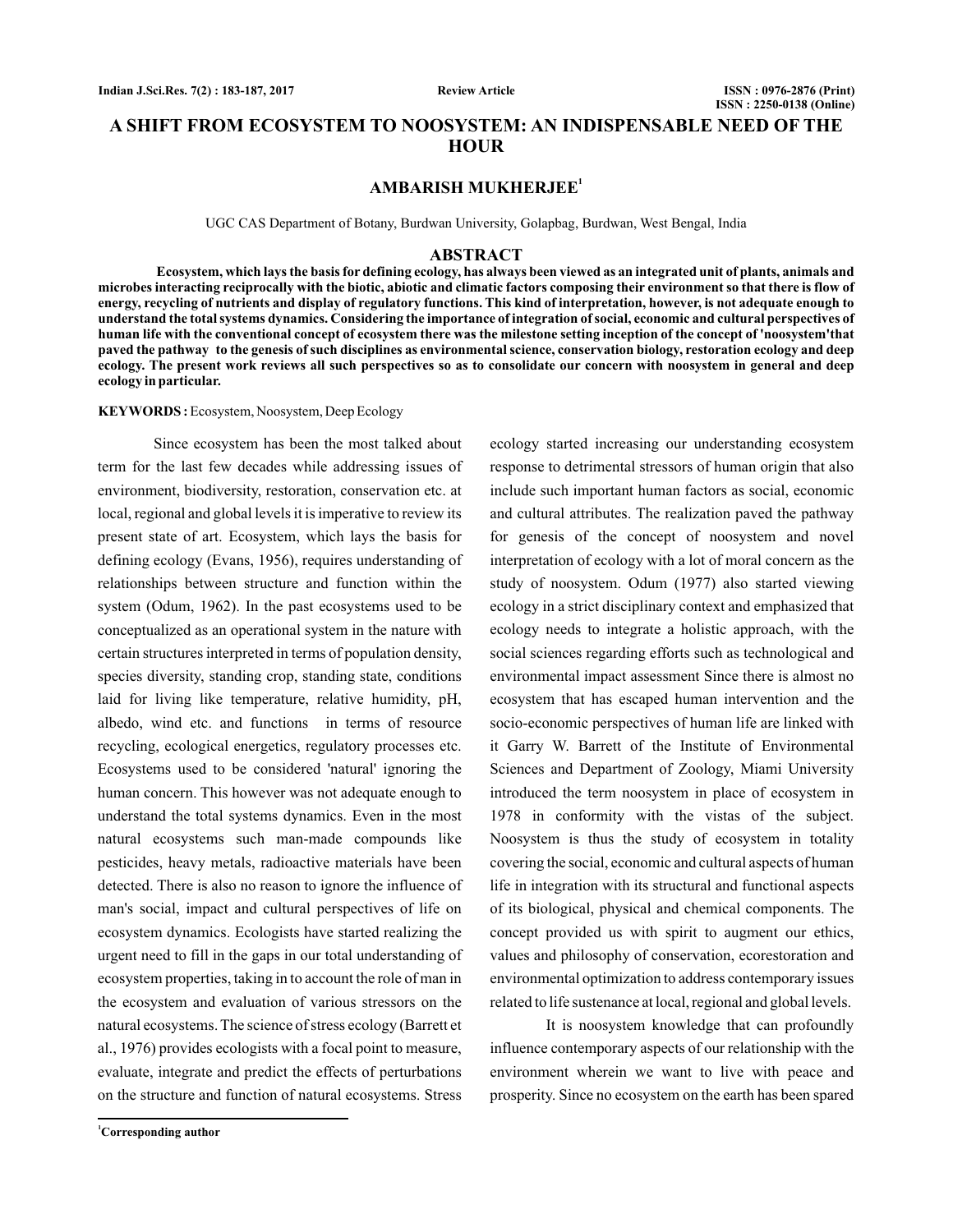# from human intervention the responsibility for restoration and optimization can in no way be avoided. Realization of impact of human concern on environment and urgent need to optimize led to genesis of such disciplines as environmental science, conservation biology, restoration ecology etc.

### **Ecology and Ecosystem:Acomprehension**

The word "ecology" ("Ökologie") was coined by the German scientist Ernst Haeckel in 1866 although the essence of the subject had its inception much before the Christian era. Ancient Greek philosophers like Hippocrates and Aristotle conveyed the message of ecology in their scriptures pertaining to natural history. Modern ecology being interdisciplinary has transformed into a more rigorous science especially in the late 19th century. Our concepts on natural selection, adaptation and evolution have become cornerstones of modern ecology. Ecology does not deserve to be treated synonymous with environment, environmentalism, natural history, or environmental science. It is closely related to physiology, evolutionary biology, genetics, and ethology. Revelation and understanding of how biodiversity affects ecological composition and function have been prioritized as one of the thrust areas in contemporary ecological studies. Basically ecology which used to be defined as the study of the reciprocal relationship between living organisms and their environment is presently given a precision and treated as the study of ecosystems.

The term 'ecosystem' was coined by Professor Arthur Tansley, a British Botanist, in 1935 to describe a discrete unit that consists of living and nonliving parts to form a stable system. In his words it is a "system resulting from the integration of all living and nonliving factors of the environment". Since then there has been a progressive increase in the usage and importance of the subject and it has become the basis for the definition of Ecology. Ecology is presently defined as the study of ecosystems. For ecosystem an equivalent term 'biogeocoenosis' is in use in certain European and Russian literature which is treated as an integrated system of interacting 'biocoenosis' (community) and 'biotope' (physical environment) of a place at a particular time.

### **Conservation and Restoration**

Conservation is an ethic of resource use, allocation, restoration and protection with its primary focus upon sustaining the health of the natural world: its habitats and biological diversities. It is no more a bias to conserve solitarily any species or resource without any ecosystem concern. Even if it is the conservation of any species the approach is always framed in the organizational principles of an ecosystem.

The term conservation biology was introduced as the title of a conference held at the University of California, San Diego in La Jolla, California in 1978 organized by biologists Bruce Wilcox and Michael E. Soulé. The conference, prompted by the concern of scientists with the issues of tropical deforestation, disappearing species, eroding genetic diversity within species, was successful to bridge the then gap existing between theoretical ecology and population biology with the conservation policy and practice.. Conservation biology and the concept of biological diversity (biodiversity) emerged together, helping crystallize the modern era of conservation science and policy.

Almost simultaneously emanated the concept of 'ecological restoration' which got defined as the science to deal with all such activities that initiate or accelerate the recovery of an ecosystem with respect to its health, integrity and sustainability. Restoration ecology emerged as a separate scientific field in the 1980s as the ecological study and practice of restoring degraded, damaged, or destroyed habitats and ecosystems within a short time frame. The practice of ecological restoration includes wide scope of projects including: erosion control, reforestation, the use of genetically local native species, removal of invasive species and management of weeds, revegetation of disturbed areas, day-lighting streams, desiltation of rivers, desalination of otherwise fresh water, reintroduction of indigenous species, as well as habitat and range improvement for targeted species.

The term restoration ecology is commonly used for the academic study of the process, whereas "ecological restoration" is the term commonly used for the actual project or process by the restoration practitioners. Yet the scientific field of "restoration ecology" was only first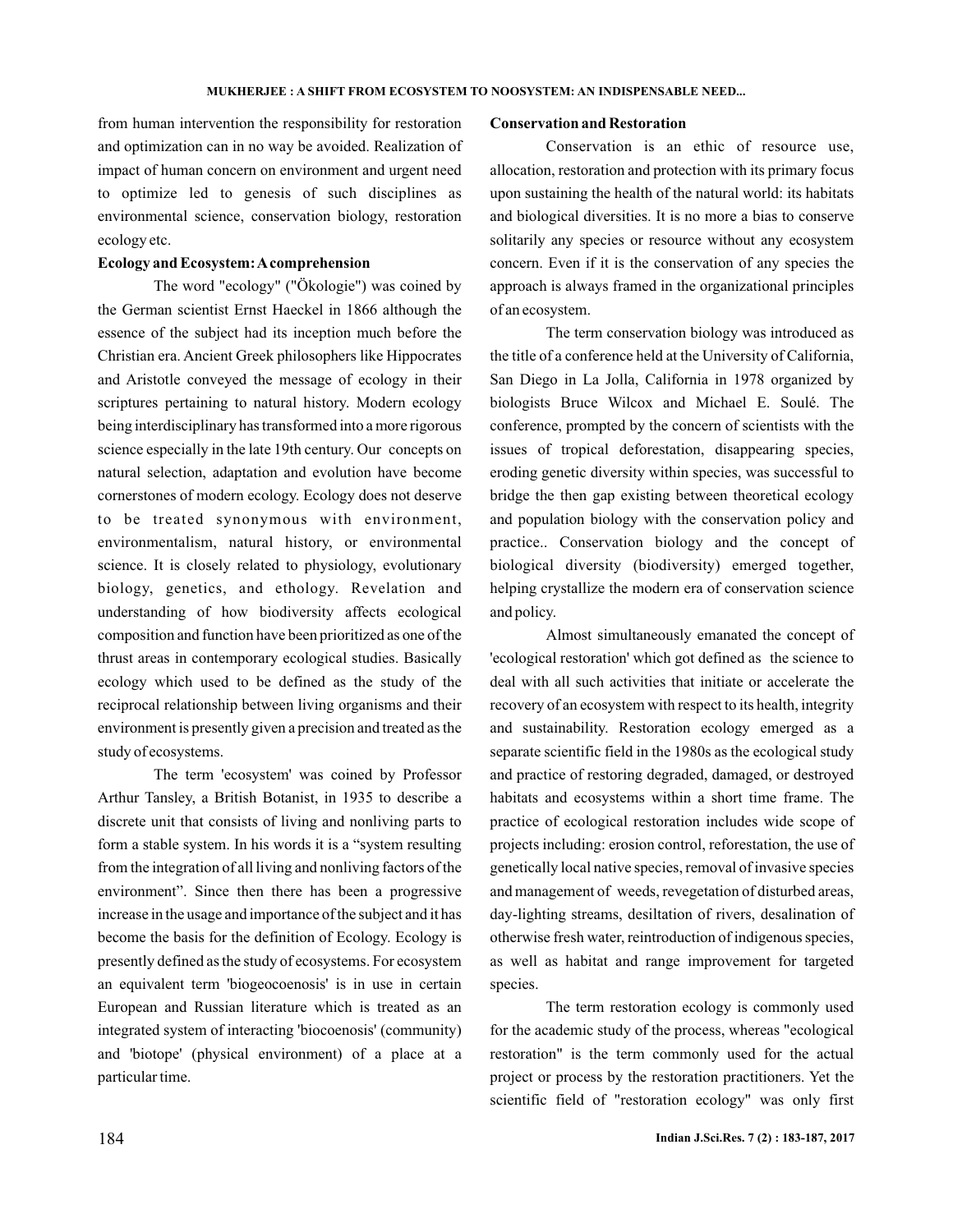#### **MUKHERJEE : A SHIFT FROM ECOSYSTEM TO NOOSYSTEM: AN INDISPENSABLE NEED...**

formally identified and coined in the late 1980s, by John Aber and William Jordan. The study of restoration ecology has only become a robust and independent scientific discipline over the last few decades and the efforts for ecological restoration have also increased rapidly in recent years.

Restoration ecology, as a scientific discipline, is theoretically rooted in conservation biology. While restoration ecology may be viewed as a sub-discipline of conservation biology, foundational differences exist between the disciplines' approaches, focuses and modes of inquiry.

The fundamental difference between conservation biology and restoration ecology lies in their philosophical approaches to the same problems. Conservation biology attempts to preserve and maintain existing habitat and biodiversity. In contrast, restoration ecology assumes that environmental degradation and population declines are somewhat reversible processes. Therefore, targeted human intervention is used to promote habitat and biodiversity recovery and associated gains. This does not provide, however, an excuse for converting extremely valuable "pristine" habitat into other uses.

## **Deep Ecology**

It is high time that we have to rise to the level of humanity and divinity and review our relationship with the environment and realize our responsibilities. All developments that have been taking place in developed as well as developing countries have no where spared the environment from getting deranged. Irrational exploitation of natural resources and biodiversity associated with development failed to give materialistic pleasure and comfort to all. People with great feelings for the sufferings of plant and animal lives and upsetting of the life-sustaining system under circumstances of pollution resulting from mining activities, rapid industrialization, urbanization, irrational use of agrochemicals- fertilizers and pesticides, poaching, biopiracy and many other acts of cruelty and devastation, disposal of radioactive substances etc. emerged with the spirit to evoke awareness and consciousness in general people to put forth a strong resilience to such rapidly progressing evil activities fueled by vices tending to push

the earth to a life-less planet. Environmentalism started emerging as a popular grassroots political movement in the 1960s with the publication of Rachel Carson's book Silent Spring. Many others well aware about the detrimental effects of modern industrial technology on environment joined those who were already involved in conservation and preservation endeavours. Words of Rachel Carson "It is a wholesome and necessary thing for us to turn again to the earth and in the contemplation of beauties to know the sense of wonder and humility" further acted as an augmenter. In 1970 Richard M. Nixon created the Environmental Protection Agency (EPA). Environmentalism became well established on the public agenda on the First National Earth Day in 1970.In 1971 when the American Astronaut Edgar Mitchell was traveling to the Moon in the space craft, Apollo14 he caught a glimpse of the Earth and exclaimed with astonishment and pleasure "What a sparkling beautiful blue and white jewel, embedded in a dark sea of mystery!" The scenario changed so rapidly over the years that if Mitchell had been sent 4 decades later on a space trip, equipped with infrared spectacles to enable him to see the invisible gases in the atmosphere he would exclaim with horror, "What have we done on Earth to change the scenario!"

In 1972, Naess made a presentation in Bucharest at the Third World Future Research Conference in which he discussed the longer-range background of the ecology movement and its concern with an ethic respecting nature and the inherent worth of other beings. In 1973, Norwegian philosopher and mountaineer Arne Naess introduced "deep ecology" to environmental literature which boosted our moral concern, humanity and responsibilities for a World capable of rendering physical, psychological and social wellbeing to all. The long-range deep approach involves redesigning our whole systems based on values and methods that truly preserve the ecological and cultural diversity of natural systems. Naess would be remembered with great honour for his vision and devotion in his mission in all days to come. His 10 volume- work, The Selected Works of Arne Naess, published in 2005 by the Foundation for Deep Ecology made him immortal. "Supporters of the deep ecology movement" (rather than being referred to as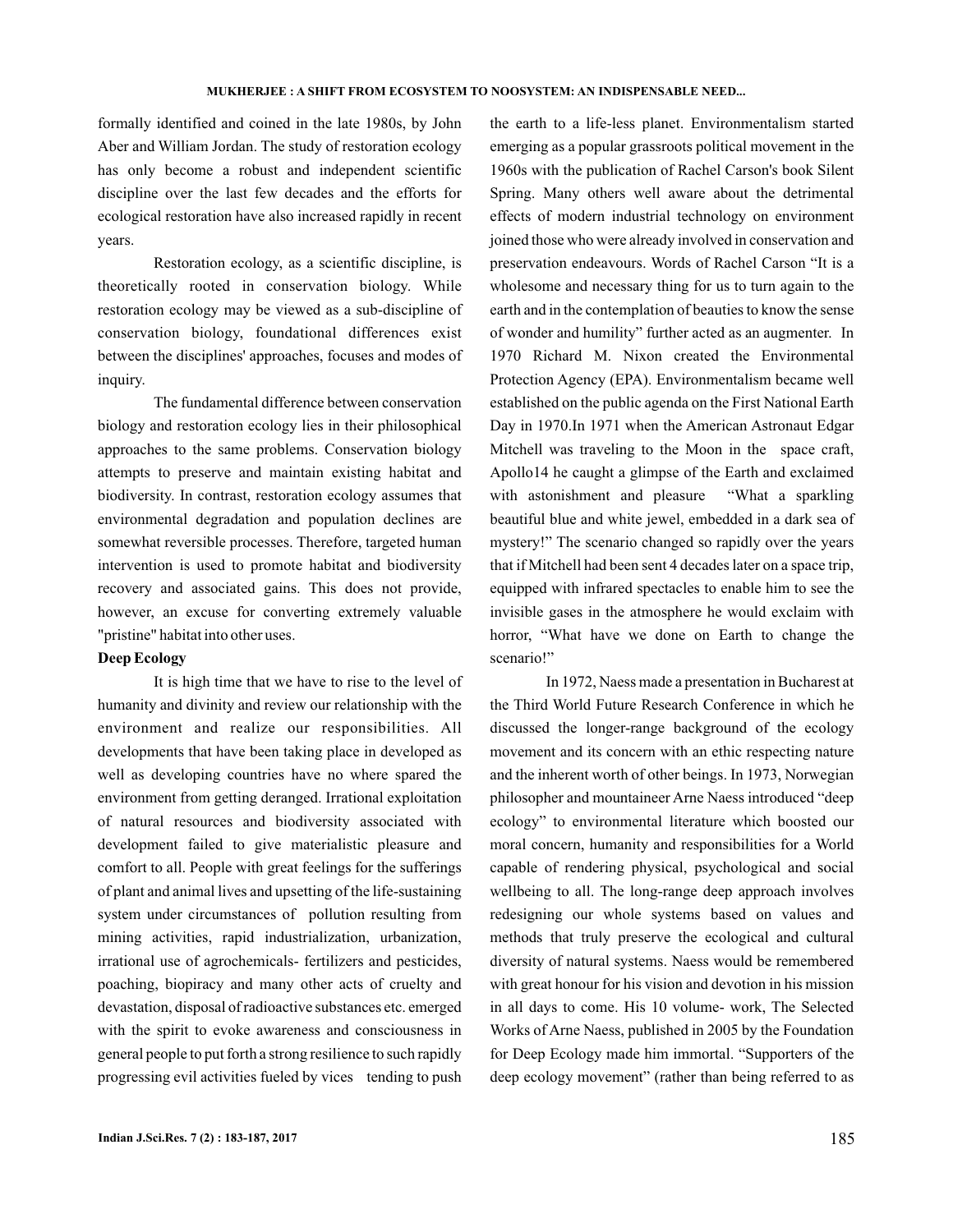"deep ecologists") are united by a long-range vision of what is necessary to protect the integrity of the Earth's ecological communities and ecocentric values.

## **Great Women Sacrificing them and Sowing the Seeds of Environmental Movements**

It was a Tuesday, in Khejadili, a green village amidst the barren Thar Desert, 10th day of the bright fortnight of the month Bhadra in 1730A.D. where a party of Maharaja Abhay Singh of Marwar (Jodhpur) state wanted to fell green Khejri (Prosopis cineraria) trees to burn lime for the construction of his new palace. Amrita Devi and 366 others hugged the trees to save them when they were axed to death. at that stage of their sacrifice Amrita Devi had the courage to she spoke these words:  $r$ ūkh rahe to bhī sasto jān $``\;$  (सर सान्टे रूख रहे तो भी सस्तो जाण) . We must express our Homage to Amrita Devi, Asu,, Ratni and Bhagu bai and 363 other Bishnois who became matrys to sow the seeds of Chipko movement. Every year the 13 September is observed as Khejrali Divas in Rajasthan. "Sar sāntey

## **Nobel Prize for Noble Work**

Wangari Maathai, a Professor at the Nairobi University, launched the Green Belt Movement (GBM) in 1977 with an objective to empower the people and to show them that they could choose to destroy or build the environment. GBM encouraged poor women to plant millions of trees to combat deforestation, in return for which they received sufficient fuel wood.

The movement has set up 5000 tree nurseries run by women and disabled persons. Seedlings are given away free to groups and individuals. In due course of time the movement spread to many other African countries. The movement that Wangari Maathai started resulted in to planting of 30 million trees in 20 countries. She campaigned for women's rights and greater democracy in her country and was vilified and forced to leave her country for some time. However, later on she became a Member of Parliament and Assistant Minister for Environment. She was awarded the Nobel Peace Prize in 2004 to become the firstAfrican woman to have received the honour.

## **Summing Up**

Ecosystems are of large variety of sizes and maturation levels which get reflected in communitycomposition and functions. Delimitation of ecosystems is often very difficult. Moreover, the boundaries of ecosystems are sensitive to climate and other variables. Different chemicals, seeds, spores and other propagules, organisms and other bio-matters and suspended particulate matters randomly get transferred from one ecosystem to another. Animals often immigrate into or emigrate from populations of an area or periodically visit it. Moreover anthropogenic activities in concomitance with the socioeconomic and cultural perspectives of concerned human communities are interactive within and with other ecosystems near and far. All these process, natural as well as anthropogenic, integrate many ecosystems and establish communication in varied degrees through the import and export of both energy and matter. Depletion of natural resources, especially the nonrenewable ones, and uploading of pollutants in the air, water and soils are beyond control at local, regional and global levels. There have been global climatic changes resulting from global warming and global dimming. Nuclear winters are also not far off. Keeping all these in mind the projects concerning sustainable development, utilization of natural resources, optimization of environment and various other perspectives of an ecosystem should be in integration and coordination directly or indirectly with a network of others in the proximity and distance. Only integrated projects strengthened with environmental ethics, values and mutual faith and understanding can successfully augment ecosystem restoration, biodiversity conservation and environmental optimization. What we need is to be conceptualized cordially with the sense of 'Deep ecology' which is a contemporary ecological and environmental philosophy characterized by its advocacy of the inherent worth of living beings regardless of their instrumental utility to human needs, and advocacy for a radical restructuring of modern human societies in accordance with such ideas.

Thus the scientific and technological strategies for conservation, restoration, preservation have to maintain a rapprochement and coordination with deep ecology for